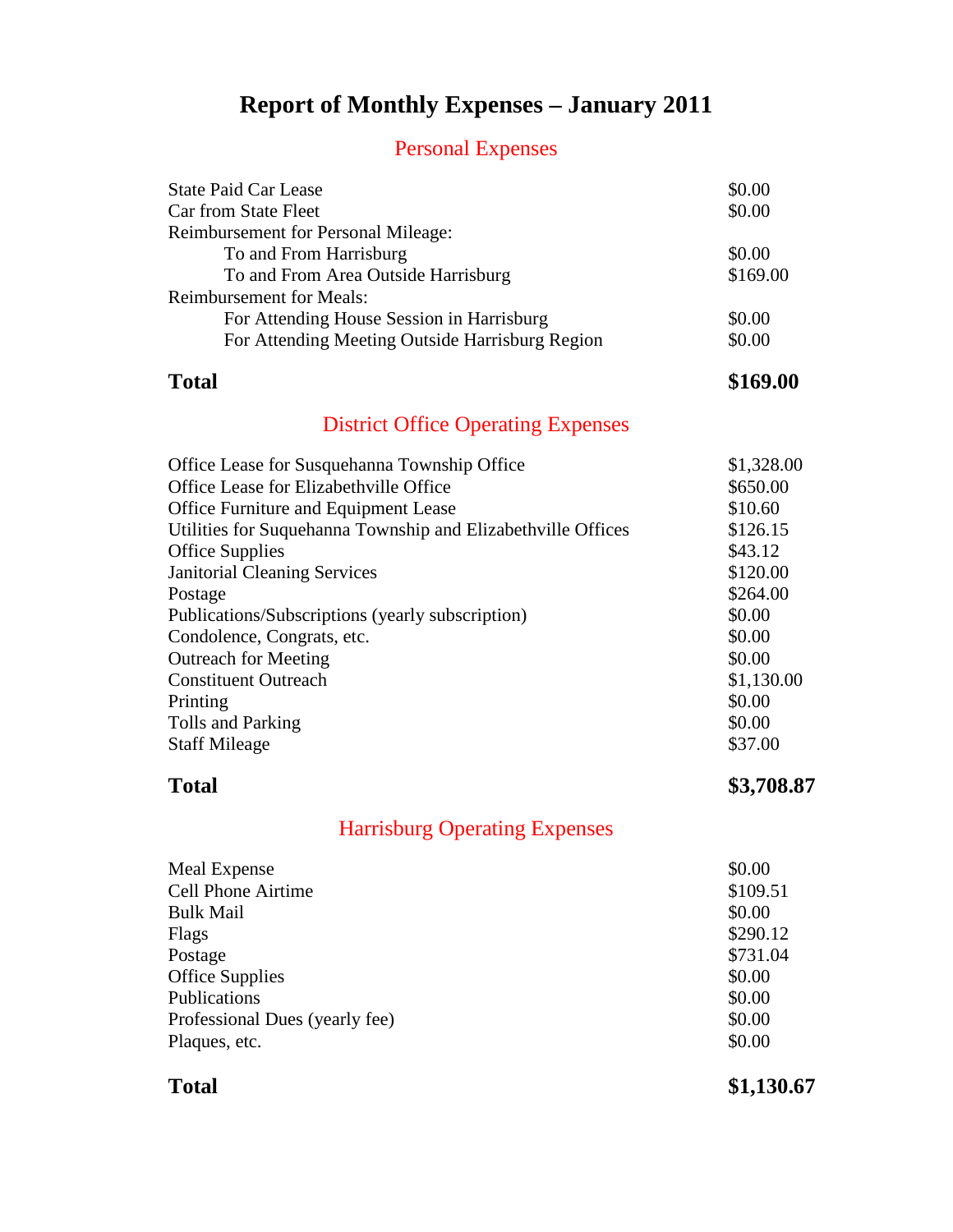### **Report of Monthly Expenses – February 2011**

### Personal Expenses

| <b>State Paid Car Lease</b>                     | \$0.00 |
|-------------------------------------------------|--------|
| Car from State Fleet                            | \$0.00 |
| <b>Reimbursement for Personal Mileage:</b>      |        |
| To and From Harrisburg                          | \$0.00 |
| To and From Area Outside Harrisburg             | \$0.00 |
| <b>Reimbursement for Meals:</b>                 |        |
| For Attending House Session in Harrisburg       | \$0.00 |
| For Attending Meeting Outside Harrisburg Region | \$0.00 |
|                                                 |        |

**Total \$0.00**

### District Office Operating Expenses

| \$1,328.00 |
|------------|
| \$650.00   |
| \$10.60    |
| \$149.41   |
| \$21.29    |
| \$60.00    |
| \$0.00     |
| \$0.00     |
| \$0.00     |
| \$0.00     |
| \$0.00     |
| \$0.00     |
| \$0.00     |
| \$0.00     |
|            |

**Total \$2,219.30**

### Harrisburg Operating Expenses

| Meal Expense                   | \$0.00   |
|--------------------------------|----------|
| <b>Cell Phone Airtime</b>      | \$109.92 |
| <b>Bulk Mail</b>               | \$0.00   |
| Flags                          | \$0.00   |
| Postage                        | \$316.09 |
| <b>Office Supplies</b>         | \$0.00   |
| Publications                   | \$0.00   |
| Professional Dues (yearly fee) | \$0.00   |
| Plaques, etc.                  | \$0.00   |
|                                |          |

**Total \$426.01**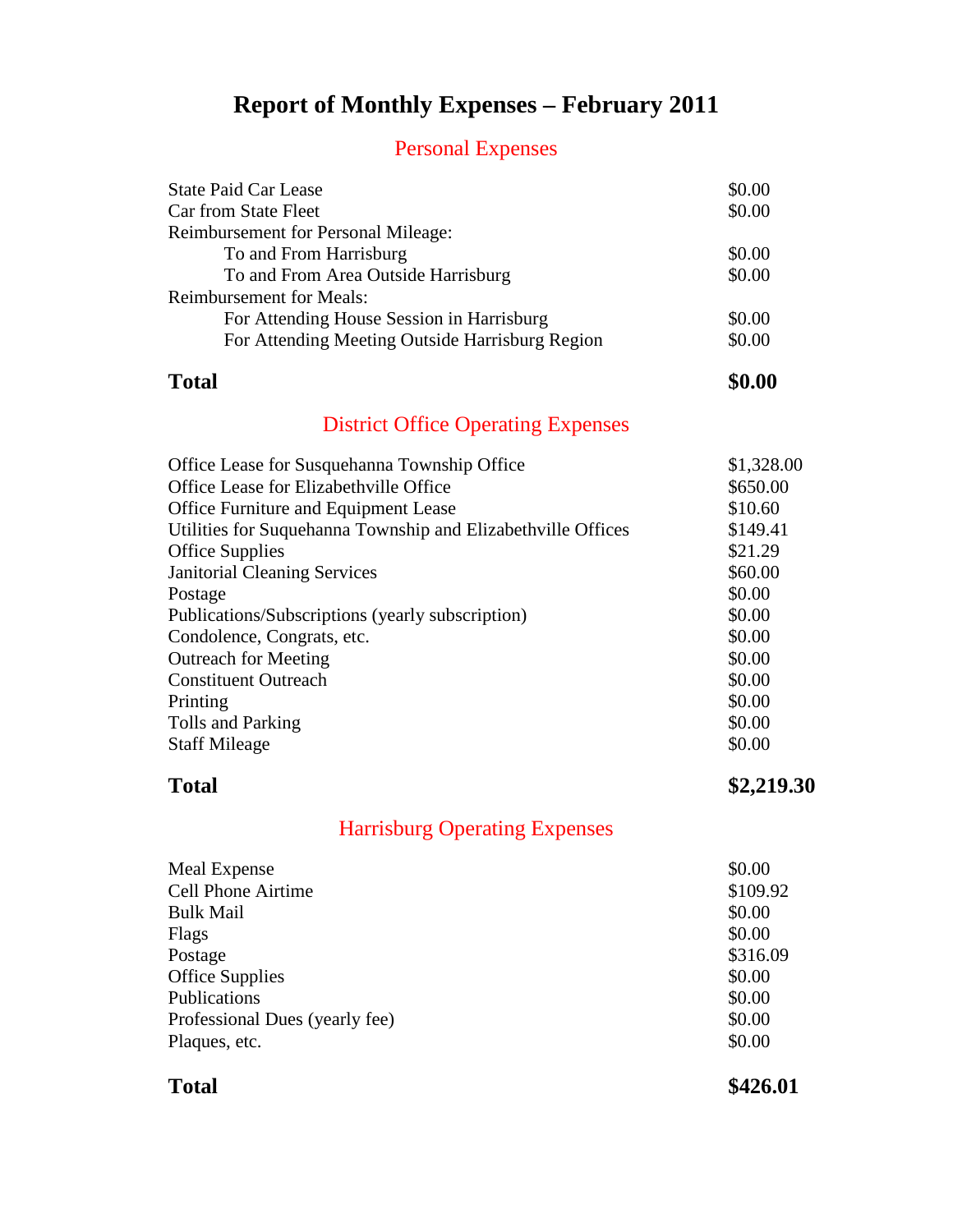# **Report of Monthly Expenses – March 2011**

### Personal Expenses

| I CHOOTHEL LAPOIDOU                             |         |
|-------------------------------------------------|---------|
| <b>State Paid Car Lease</b>                     | \$0.00  |
| Car from State Fleet                            | \$0.00  |
| Reimbursement for Personal Mileage:             |         |
| To and From Harrisburg                          | \$0.00  |
| To and From Area Outside Harrisburg:            | \$51.00 |
| <b>Reimbursement for Meals:</b>                 |         |
| For Attending House Session in Harrisburg       | \$0.00  |
| For Attending Meeting Outside Harrisburg Region | \$0.00  |
|                                                 |         |

**Total \$51.00** 

### District Office Operating Expenses

| Office Lease for Susquehanna Township Office                  | \$1,328.00 |
|---------------------------------------------------------------|------------|
| Office Lease for Elizabethville Office                        | \$650.00   |
| Office Furniture and Equipment Lease                          | \$10.60    |
| Utilities for Susquehanna Township and Elizabethville Offices | \$142.88   |
| <b>Office Supplies</b>                                        | \$0.00     |
| <b>Janitorial Cleaning Services</b>                           | \$60.00    |
| Postage                                                       | \$0.00     |
| Publications/Subscriptions (yearly subscription)              | \$0.00     |
| Condolence, Congrats, etc.                                    | \$0.00     |
| <b>Outreach for Meeting</b>                                   | \$0.00     |
| <b>Constituent Outreach</b>                                   | \$0.00     |
| Printing                                                      | \$0.00     |
| Tolls and Parking                                             | \$0.00     |
| <b>Staff Mileage</b>                                          | \$0.00     |
|                                                               |            |

**Total \$2,191.48**

| Meal Expense                   | \$0.00   |
|--------------------------------|----------|
| <b>Cell Phone Airtime</b>      | \$121.46 |
| <b>Bulk Mail</b>               | \$253.22 |
| Flags                          | \$44.50  |
| Postage                        | \$61.16  |
| <b>Office Supplies</b>         | \$72.70  |
| Publications                   | \$0.00   |
| Professional Dues (yearly fee) | \$0.00   |
| Plaques, etc.                  | \$0.00   |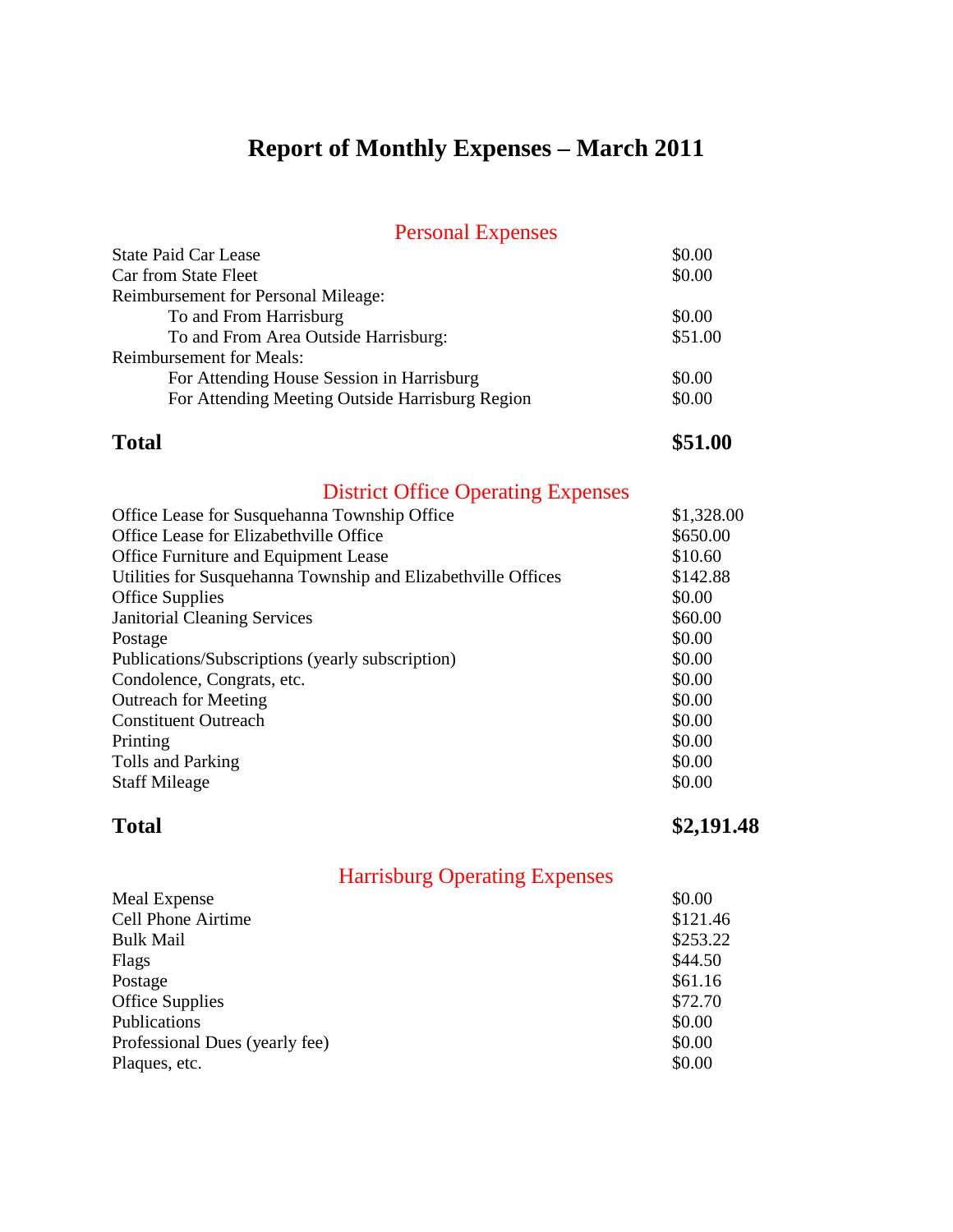Site Rentals:

| Camp Hebron legislative spaghetti dinner  | \$748.00 |
|-------------------------------------------|----------|
| Millersburg Cherry Blossom Festival booth | \$35.00  |

**Total \$1336.04**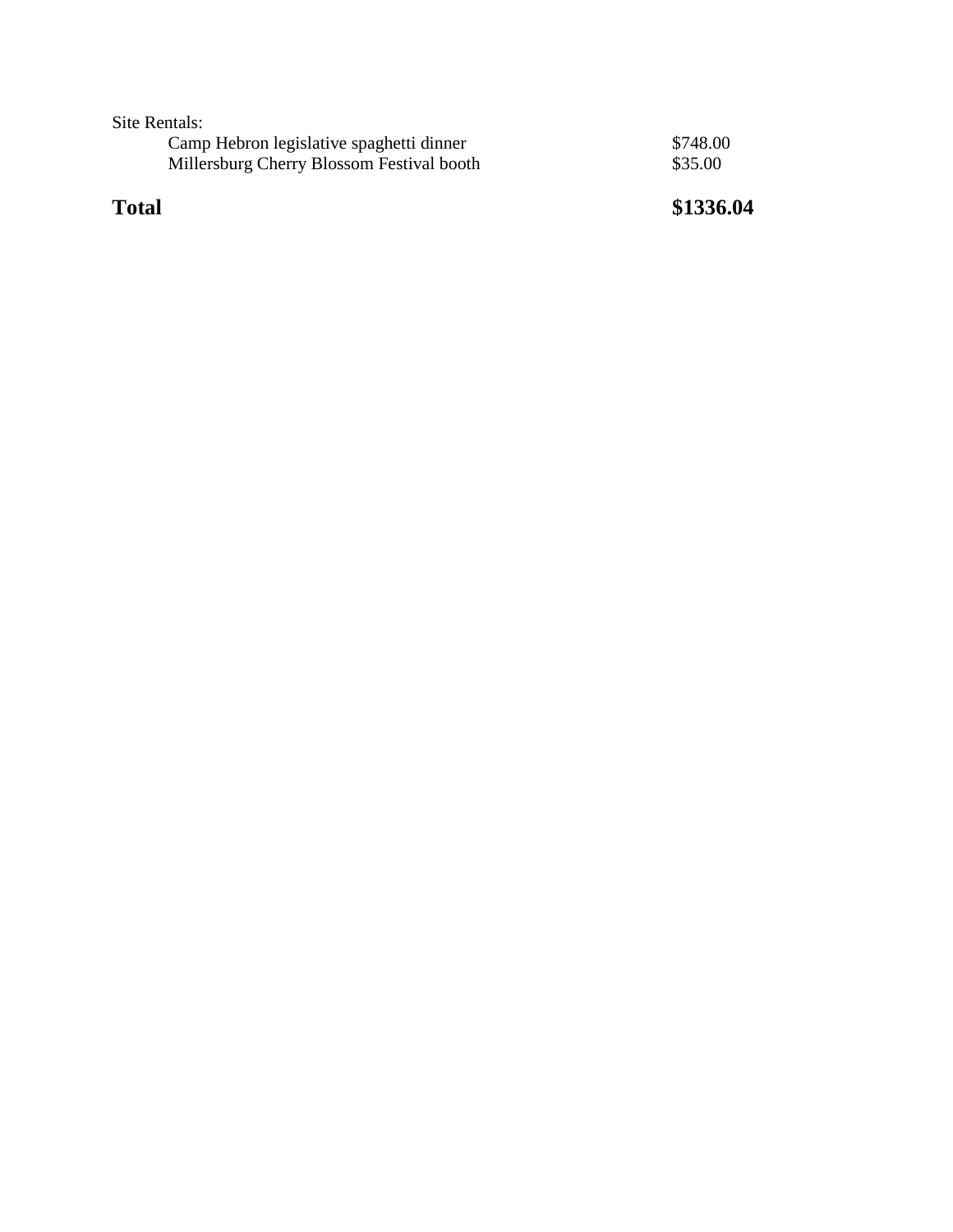# **Report of Monthly Expenses – April 2011**

### Personal Expenses

| <b>State Paid Car Lease</b>                                   | \$0.00     |
|---------------------------------------------------------------|------------|
| Car from State Fleet                                          | \$0.00     |
| Reimbursement for Personal Mileage:                           |            |
| To and From Harrisburg \$0.00                                 |            |
| To and From Area Outside Harrisburg:                          | \$505.92   |
| <b>Reimbursement for Meals:</b>                               |            |
| For Attending House Session in Harrisburg                     | \$0.00     |
| For Attending Meeting Outside Harrisburg Region               | \$0.00     |
| <b>Total</b>                                                  | \$505.92   |
| <b>District Office Operating Expenses</b>                     |            |
| Office Lease for Susquehanna Township Office                  | \$1,328.00 |
| Office Lease for Elizabethville Office                        | \$650.00   |
| Office Furniture and Equipment Lease                          | \$0.00     |
| Utilities for Susquehanna Township and Elizabethville Offices | \$215.26   |
| <b>Office Supplies</b>                                        | \$90.40    |
| <b>Janitorial Cleaning Services</b>                           | \$0.00     |
| Postage                                                       | \$0.00     |
| Publications/Subscriptions (yearly subscription)              | \$0.00     |
| Condolence, Congrats, etc.                                    | \$0.00     |

| \$0.00 |
|--------|
| \$0.00 |
| \$0.00 |
| \$0.00 |
| \$0.00 |
|        |

### **Total \$2,283.66**

| <b>Meal Expense</b>                                               | \$0.00    |
|-------------------------------------------------------------------|-----------|
| <b>Cell Phone Airtime</b>                                         | \$98.32   |
| <b>Bulk Mail</b>                                                  | \$395.10  |
| Flags                                                             | \$455.80  |
| Postage                                                           | \$165.43  |
| <b>Office Supplies</b>                                            | \$0.00    |
| Publications                                                      | \$347.50  |
| Professional Dues (yearly fee)                                    | \$0.00    |
| Plaques, etc.                                                     | \$0.00    |
| Parking                                                           | \$23.00   |
| Site Rental (Kevin's Place, Lykens, Legislative spaghetti dinner) | \$2152.00 |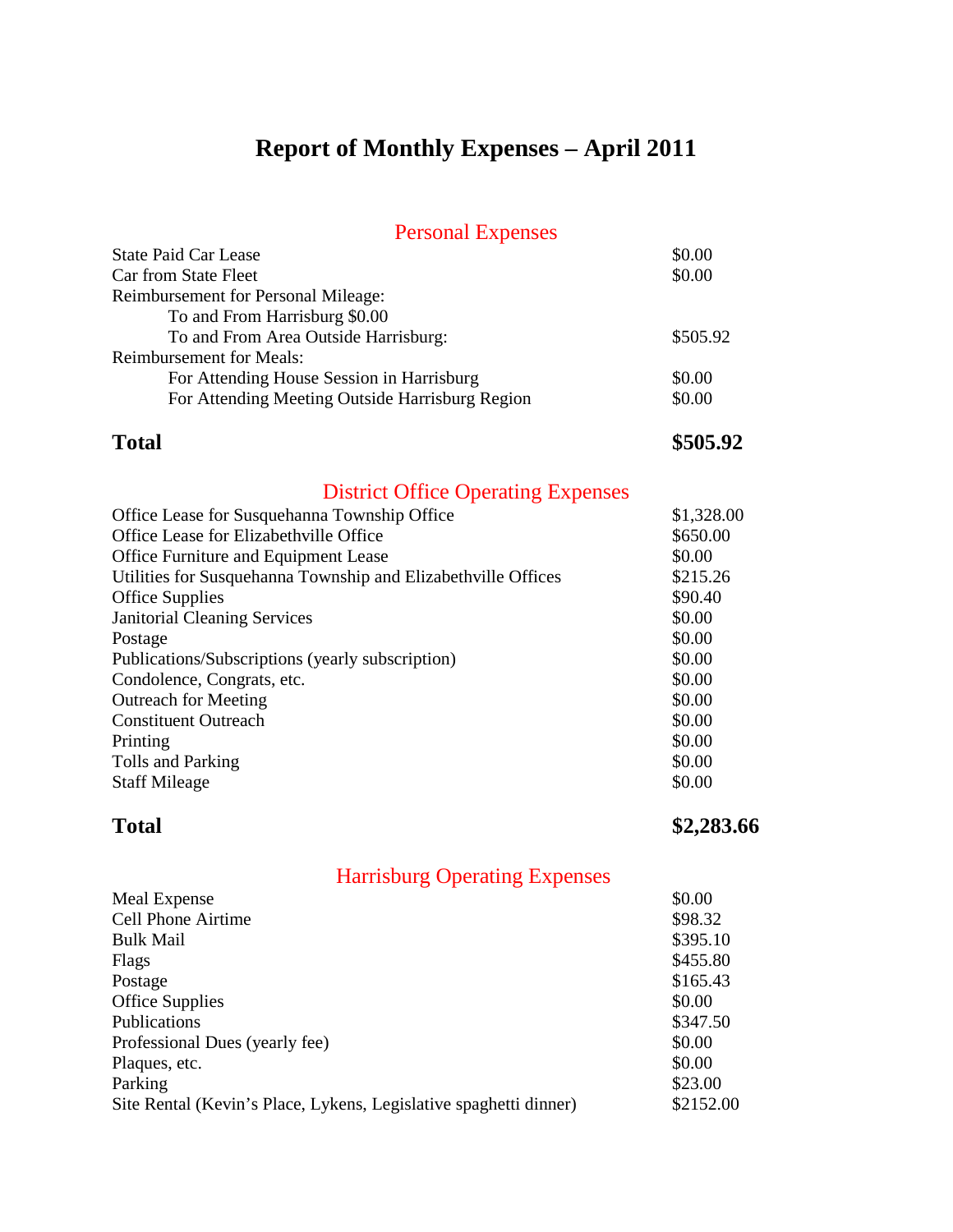Tickets  $\$40.25$ 

**Total** 

**\$ 3777.40**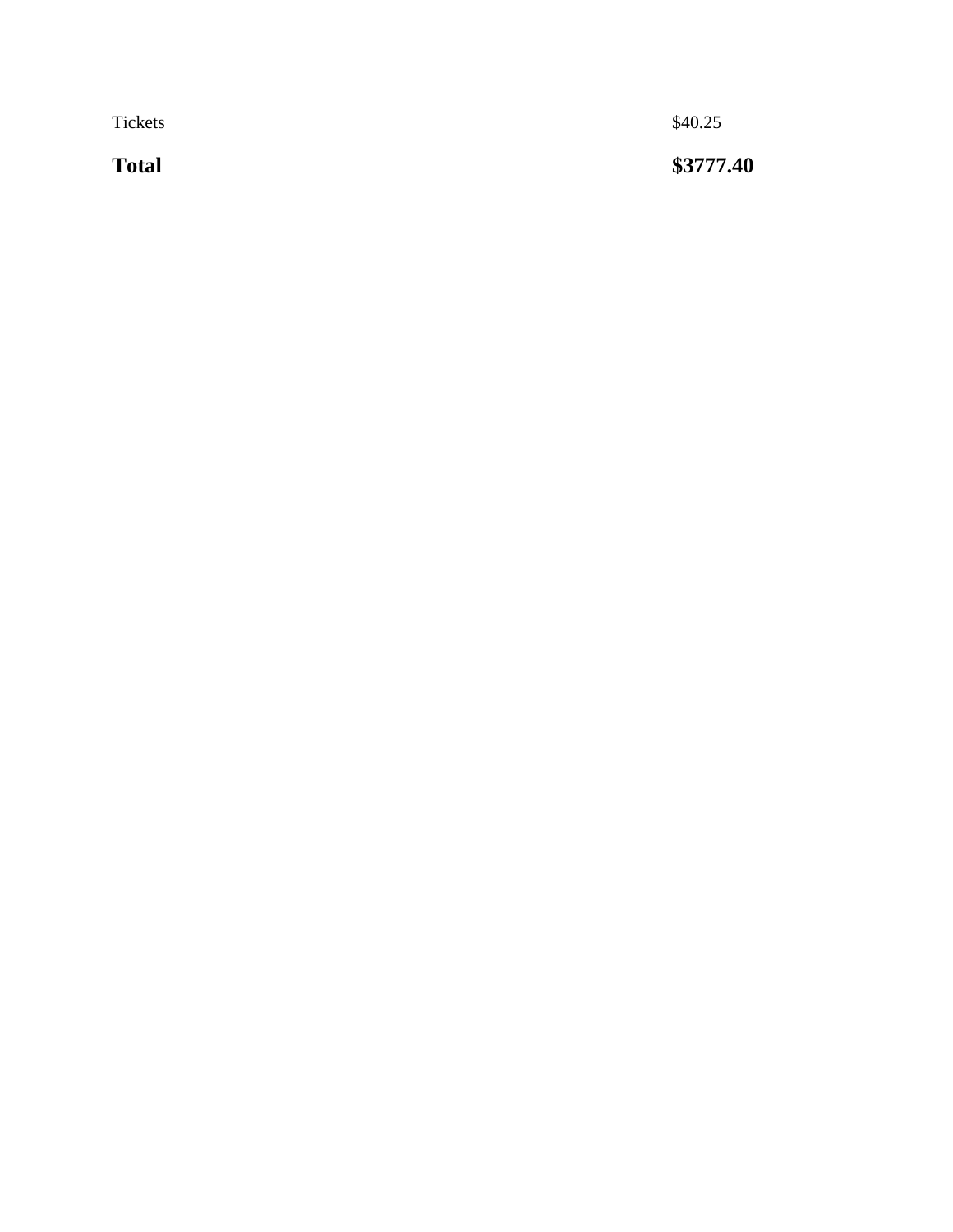### **Report of Monthly Expenses – May 2011**

### Personal Expenses

| <b>State Paid Car Lease</b>                     | \$0.00   |
|-------------------------------------------------|----------|
| Car from State Fleet                            | \$0.00   |
| <b>Reimbursement for Personal Mileage:</b>      |          |
| To and From Harrisburg                          | \$0.00   |
| To and From Area Outside Harrisburg:            | \$143.31 |
| <b>Reimbursement for Meals:</b>                 |          |
| For Attending House Session in Harrisburg       | \$0.00   |
| For Attending Meeting Outside Harrisburg Region | \$0.00   |

**Total \$143.31**

### District Office Operating Expenses

| Office Lease for Susquehanna Township Office                  | \$0.00   |
|---------------------------------------------------------------|----------|
| Office Lease for Elizabethville Office                        | \$0.00   |
| Office Furniture and Equipment Lease                          | \$0.00   |
| Utilities for Susquehanna Township and Elizabethville Offices | \$88.37  |
| <b>Office Supplies</b>                                        | \$10.60  |
| <b>Janitorial Cleaning Services</b>                           | \$0.00   |
| Postage                                                       | \$0.00   |
| Publications/Subscriptions (yearly subscription)              | \$78.60  |
| Condolence, Congrats, etc.                                    | \$0.00   |
| <b>Outreach for Meeting</b>                                   | \$0.00   |
| <b>Constituent Outreach</b>                                   | \$0.00   |
| Printing                                                      | \$0.00   |
| Tolls and Parking                                             | \$0.00   |
| <b>Staff Mileage</b>                                          | \$206.30 |
|                                                               |          |

**Total \$383.87**

| \$523.92 |
|----------|
| \$109.85 |
| \$20.58  |
| \$0.00   |
| \$0.00   |
| \$357.66 |
| \$112.50 |
| \$0.00   |
| \$0.00   |
| \$23.00  |
| \$0.00   |
|          |
|          |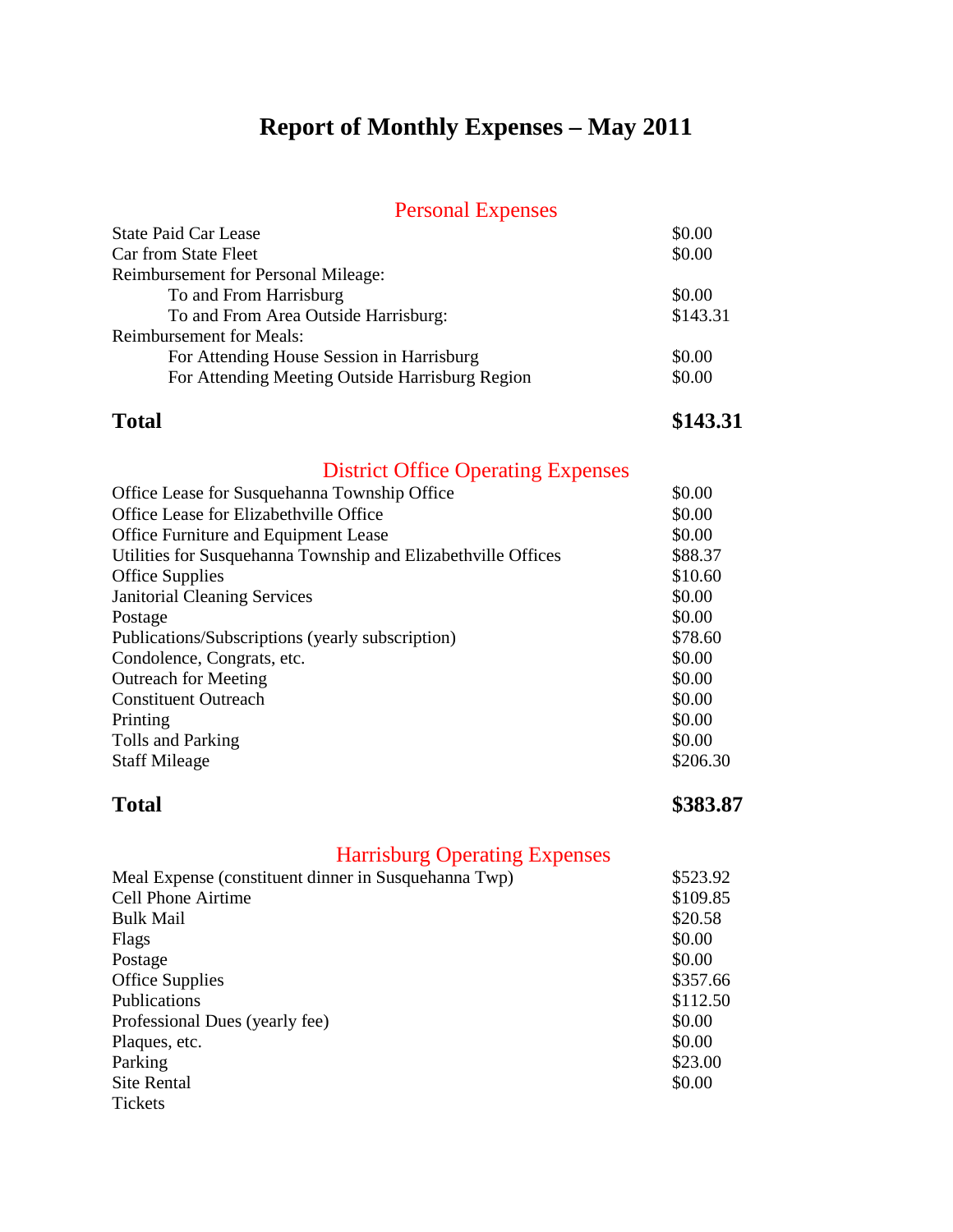Radio broadcast fee \$98.00

**Total** 

**\$1245.51**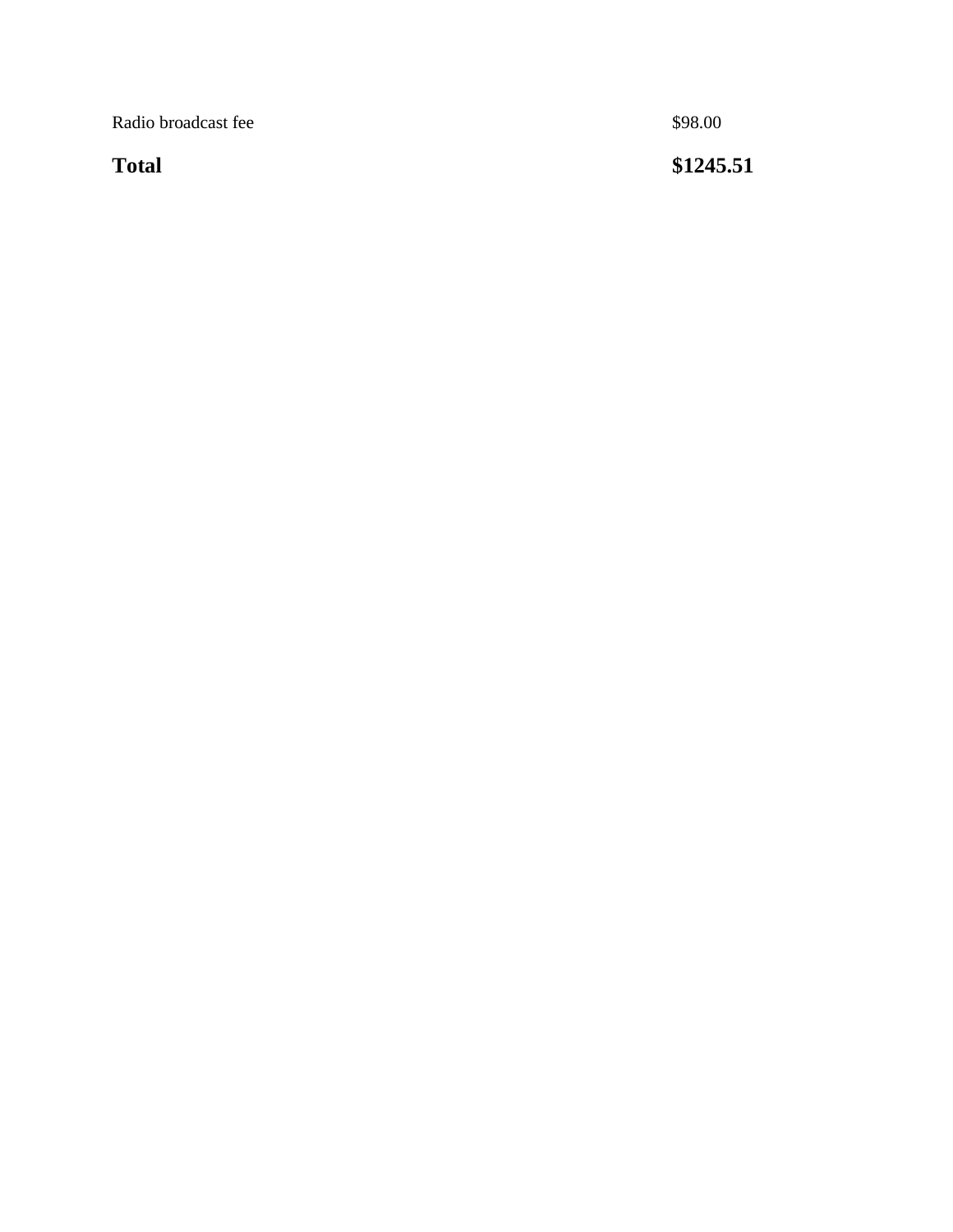### **Report of Monthly Expenses – June 2011**

### Personal Expenses

| <b>State Paid Car Lease</b>                     | \$0.00 |
|-------------------------------------------------|--------|
| Car from State Fleet                            | \$0.00 |
| <b>Reimbursement for Personal Mileage:</b>      |        |
| To and From Harrisburg                          | \$0.00 |
| To and From Area Outside Harrisburg:            | \$0.00 |
| <b>Reimbursement for Meals:</b>                 |        |
| For Attending House Session in Harrisburg       | \$0.00 |
| For Attending Meeting Outside Harrisburg Region | \$0.00 |

### **Total \$0.00**

### District Office Operating Expenses

| Office Lease for Susquehanna Township Office                  | \$1,328.00 |
|---------------------------------------------------------------|------------|
| Office Lease for Elizabethville Office                        | \$650.00   |
| Office Furniture and Equipment Lease                          | \$0.00     |
| Utilities for Susquehanna Township and Elizabethville Offices | \$199.89   |
| <b>Office Supplies</b>                                        | \$386.35   |
| <b>Janitorial Cleaning Services</b>                           | \$60.00    |
| Postage                                                       | \$0.00     |
| Publications/Subscriptions (yearly subscription)              | \$0.00     |
| Condolence, Congrats, etc.                                    | \$0.00     |
| <b>Outreach for Meeting</b>                                   | \$0.00     |
| <b>Constituent Outreach</b>                                   | \$0.00     |
| Printing                                                      | \$0.00     |
| Tolls and Parking                                             | \$0.00     |
| <b>Staff Mileage</b>                                          | \$0.00     |

**Total \$2624.24**

| \$0.00   |
|----------|
| \$109.85 |
| \$20.23  |
| \$113.08 |
| \$20.23  |
| \$0.00   |
| \$0.00   |
| \$0.00   |
| \$0.00   |
| \$0.00   |
| \$0.00   |
| \$0.00   |
|          |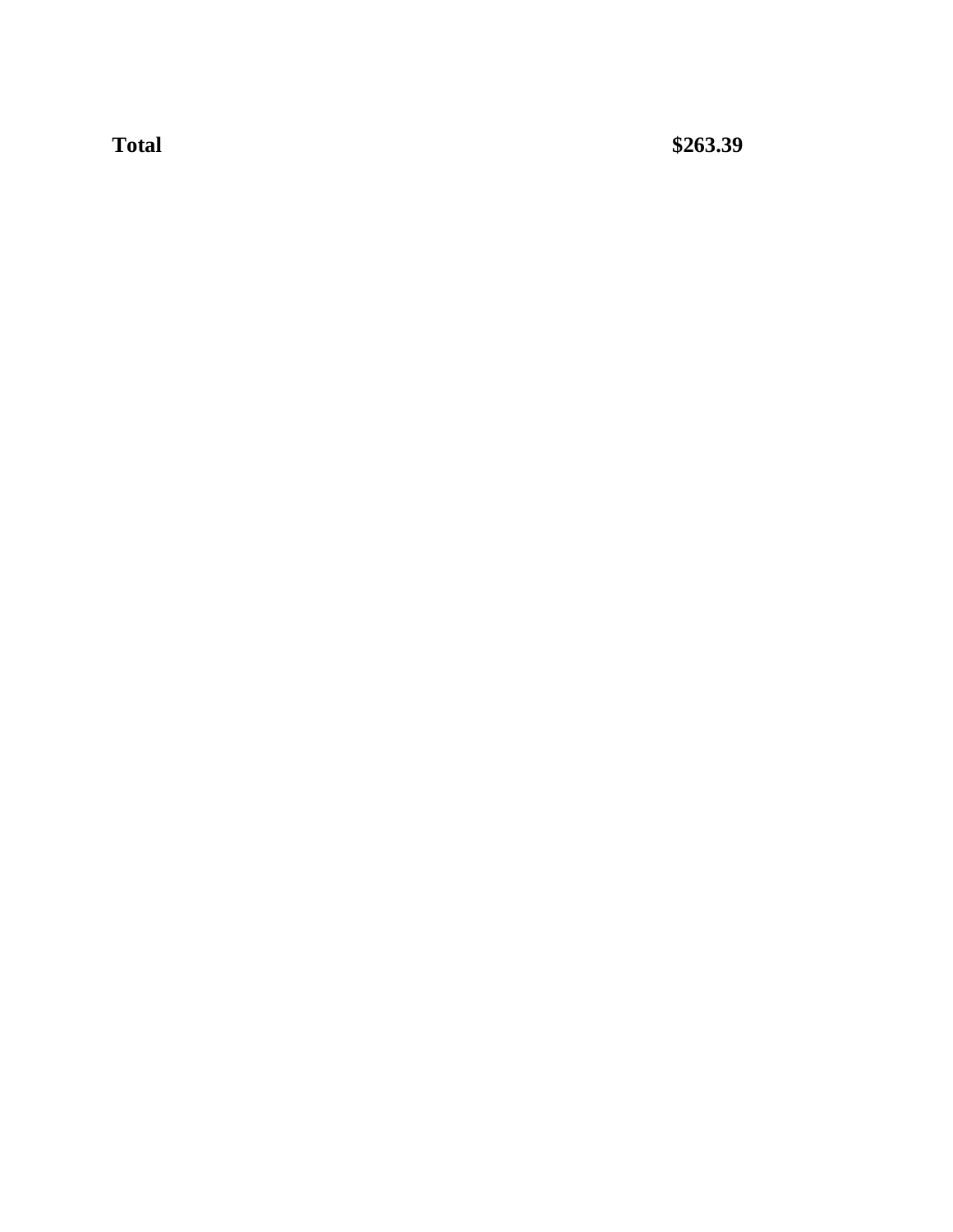### **Report of Monthly Expenses – July 2011**

### Personal Expenses

| <b>State Paid Car Lease</b>                     | \$0.00   |
|-------------------------------------------------|----------|
| Car from State Fleet                            | \$0.00   |
| Reimbursement for Personal Mileage:             |          |
| To and From Harrisburg                          | \$0.00   |
| To and From Area Outside Harrisburg:            | \$120.85 |
| <b>Reimbursement for Meals:</b>                 |          |
| For Attending House Session in Harrisburg       | \$0.00   |
| For Attending Meeting Outside Harrisburg Region | \$0.00   |

**Total \$120.85**

### District Office Operating Expenses

| Office Lease for Susquehanna Township Office                  | \$1,328.00 |
|---------------------------------------------------------------|------------|
| Office Lease for Elizabethville Office                        | \$650.00   |
| Office Furniture and Equipment Lease                          | \$0.00     |
| Utilities for Susquehanna Township and Elizabethville Offices | \$74.90    |
| <b>Office Supplies</b>                                        | \$15.10    |
| <b>Janitorial Cleaning Services</b>                           | \$0.00     |
| Postage                                                       | \$0.00     |
| Publications/Subscriptions (yearly subscription)              | \$0.00     |
| Condolence, Congrats, etc.                                    | \$0.00     |
| <b>Outreach for Meeting</b>                                   | \$0.00     |
| <b>Constituent Outreach</b>                                   | \$0.00     |
| Printing                                                      | \$0.00     |
| Tolls and Parking                                             | \$0.00     |
| <b>Staff Mileage</b>                                          | \$0.00     |

**Total \$2068.00**

| \$0.00   |
|----------|
| \$0.00   |
| \$106.82 |
| \$0.00   |
| \$0.00   |
| \$0.00   |
| \$0.00   |
| \$0.00   |
| \$0.00   |
| \$0.00   |
| \$0.00   |
| \$0.00   |
|          |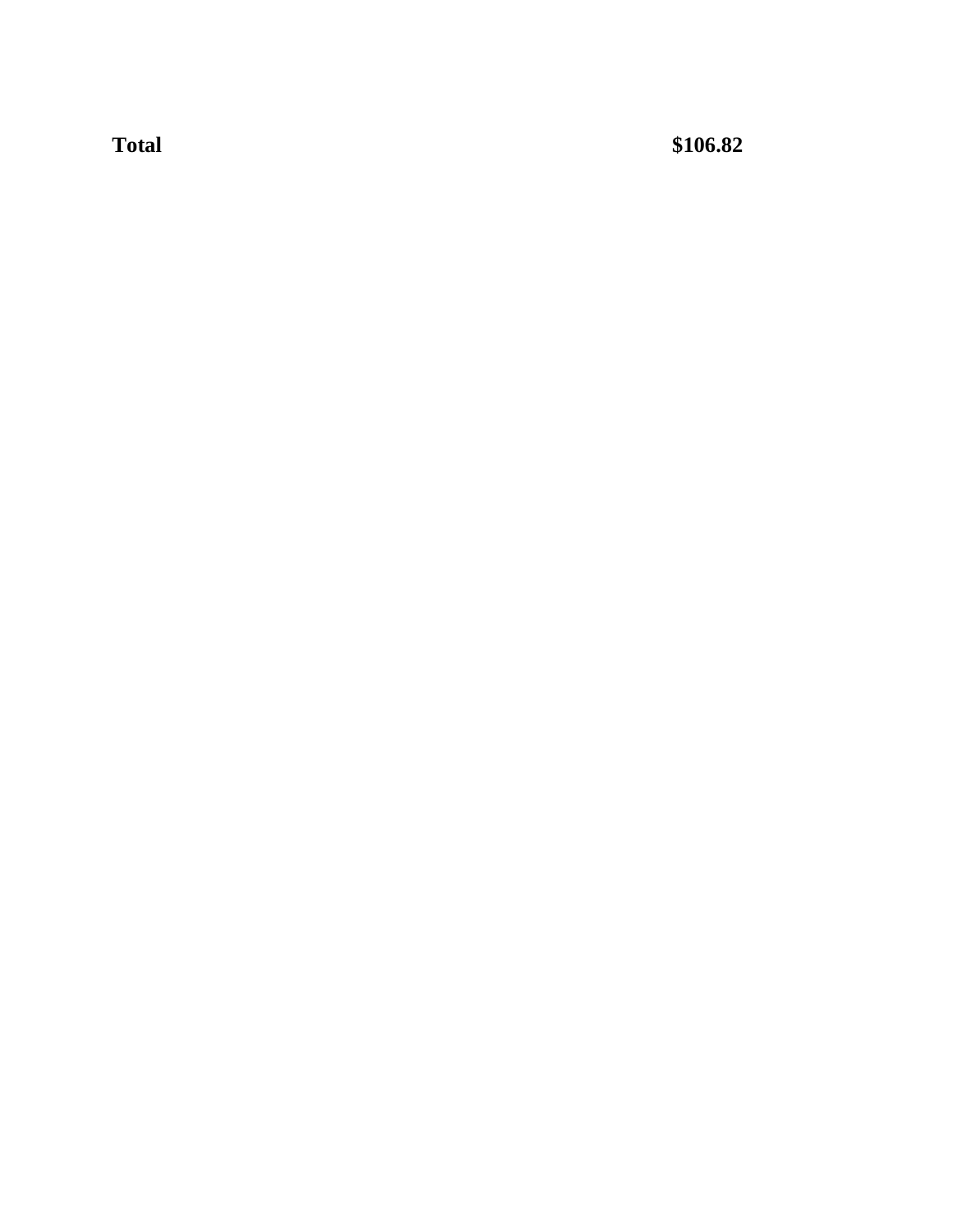# **Report of Monthly Expenses – August 2011**

| <b>Personal Expenses</b>                        |        |
|-------------------------------------------------|--------|
| <b>State Paid Car Lease</b>                     | \$0.00 |
| Car from State Fleet                            | \$0.00 |
| <b>Reimbursement for Personal Mileage:</b>      |        |
| To and From Harrisburg                          | \$0.00 |
| To and From Area Outside Harrisburg:            | \$0.00 |
| <b>Reimbursement for Meals:</b>                 |        |
| For Attending House Session in Harrisburg       | \$0.00 |
| For Attending Meeting Outside Harrisburg Region | \$0.00 |

### **Total \$0.00**

### District Office Operating Expenses

| Office Lease for Susquehanna Township Office                  | \$1,328.00 |
|---------------------------------------------------------------|------------|
| Office Lease for Elizabethville Office                        | \$650.00   |
| Office Furniture and Equipment Lease                          | \$0.00     |
| Utilities for Susquehanna Township and Elizabethville Offices | \$217.18   |
| <b>Office Supplies</b>                                        | \$10.60    |
| <b>Janitorial Cleaning Services</b>                           | \$0.00     |
| Postage                                                       | \$0.00     |
| Publications/Subscriptions (yearly subscription)              | \$0.00     |
| Condolence, Congrats, etc.                                    | \$0.00     |
| <b>Outreach for Meeting</b>                                   | \$0.00     |
| Constituent Outreach (Ice Cream & Issues event)               | \$166.79   |
| Printing                                                      | \$0.00     |
| Tolls and Parking                                             | \$0.00     |
| <b>Staff Mileage</b>                                          | \$0.00     |

Total \$2,372.57

| <b>Meal Expense</b>            | \$0.00   |
|--------------------------------|----------|
| <b>Cell Phone Airtime</b>      | \$93.40  |
| <b>Bulk Mail</b>               | \$141.50 |
| Flags                          | \$0.00   |
| Postage                        | \$37.18  |
| <b>Office Supplies</b>         | \$0.00   |
| Publications                   | \$0.00   |
| Professional Dues (yearly fee) | \$0.00   |
| Plaques, etc.                  | \$56.63  |
| Parking                        | \$0.00   |
|                                |          |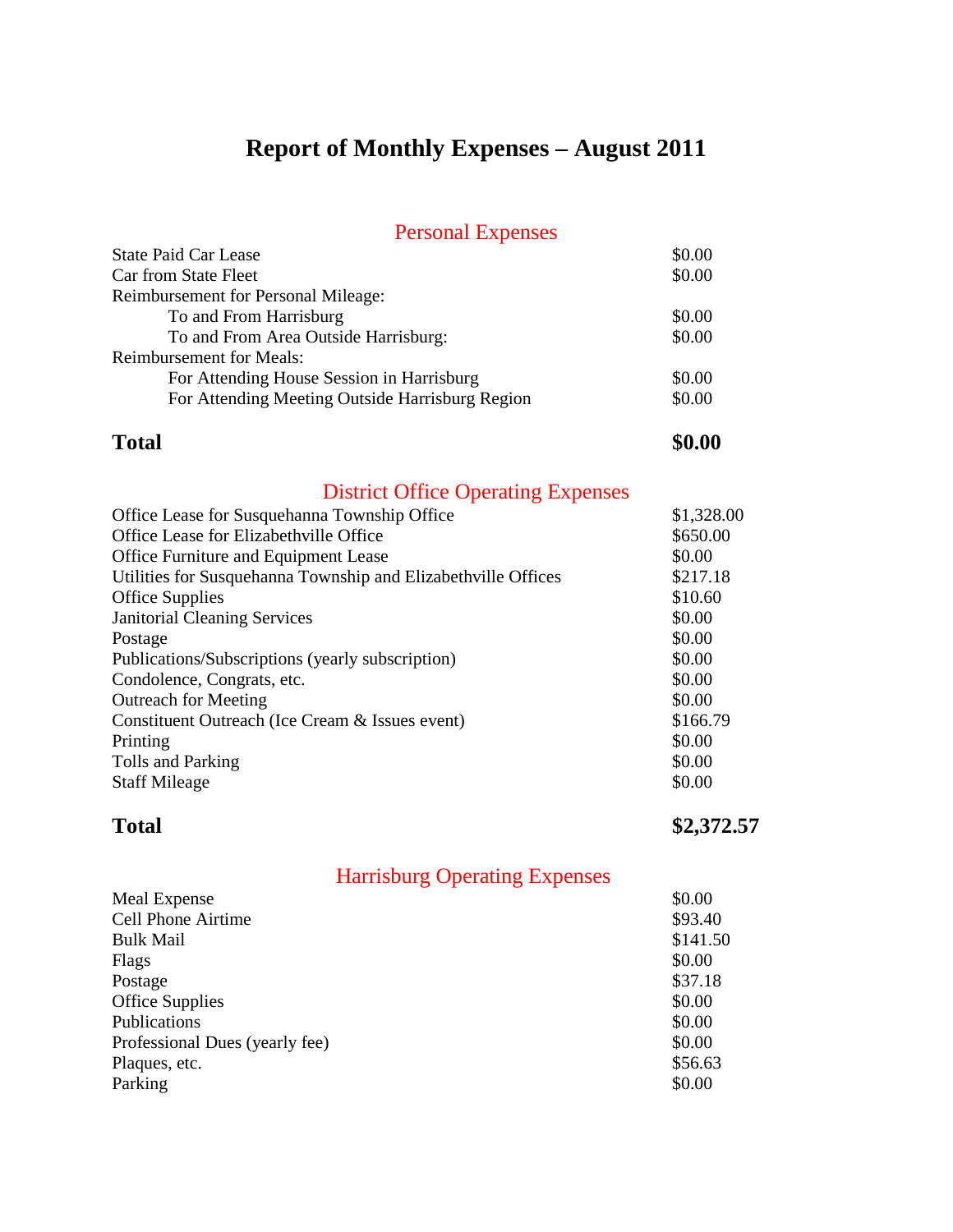Tickets 0.00

**Total** 

**\$328.71**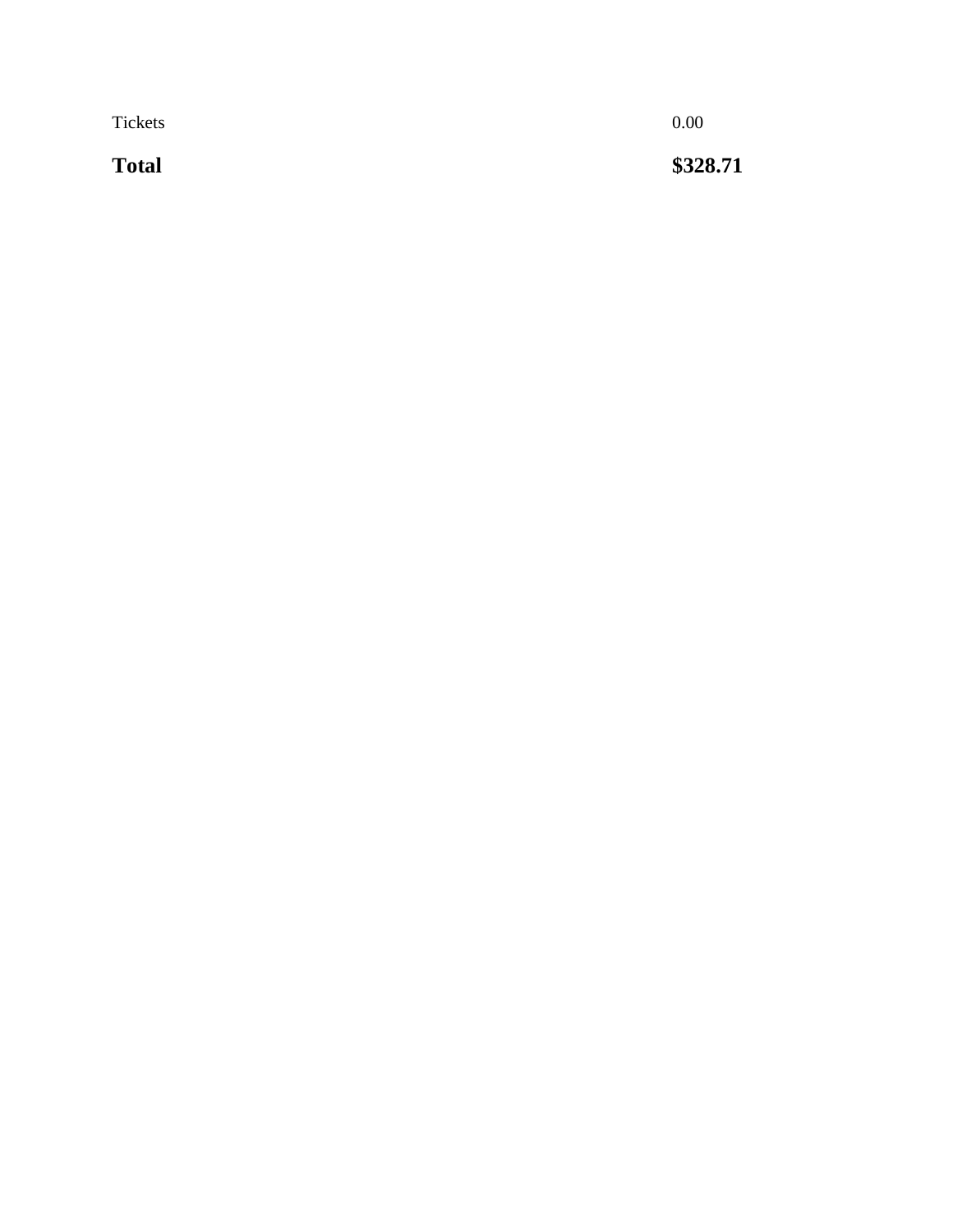# **Report of Monthly Expenses – September 2011**

| \$0.00     |
|------------|
| \$0.00     |
|            |
| \$26.08    |
| \$0.00     |
|            |
| \$0.00     |
| \$0.00     |
| \$26.08    |
|            |
| \$1,328.00 |
| \$650.00   |
| \$0.00     |
| \$447.29   |
| \$10.60    |
| \$60.00    |
| \$0.00     |
| \$0.00     |
| \$0.00     |
| \$0.00     |
| \$0.00     |
| \$305.55   |
| \$0.00     |
| \$0.00     |
| \$10.00    |
|            |

**Total \$2,811.44** 

|  | <b>Harrisburg Operating Expenses</b> |  |
|--|--------------------------------------|--|
|  |                                      |  |

| \$0.00    |
|-----------|
| \$101.05  |
| \$2496.99 |
| \$0.00    |
| \$8.84    |
| \$0.00    |
| \$0.00    |
| \$0.00    |
| \$4.30    |
| \$12.60   |
|           |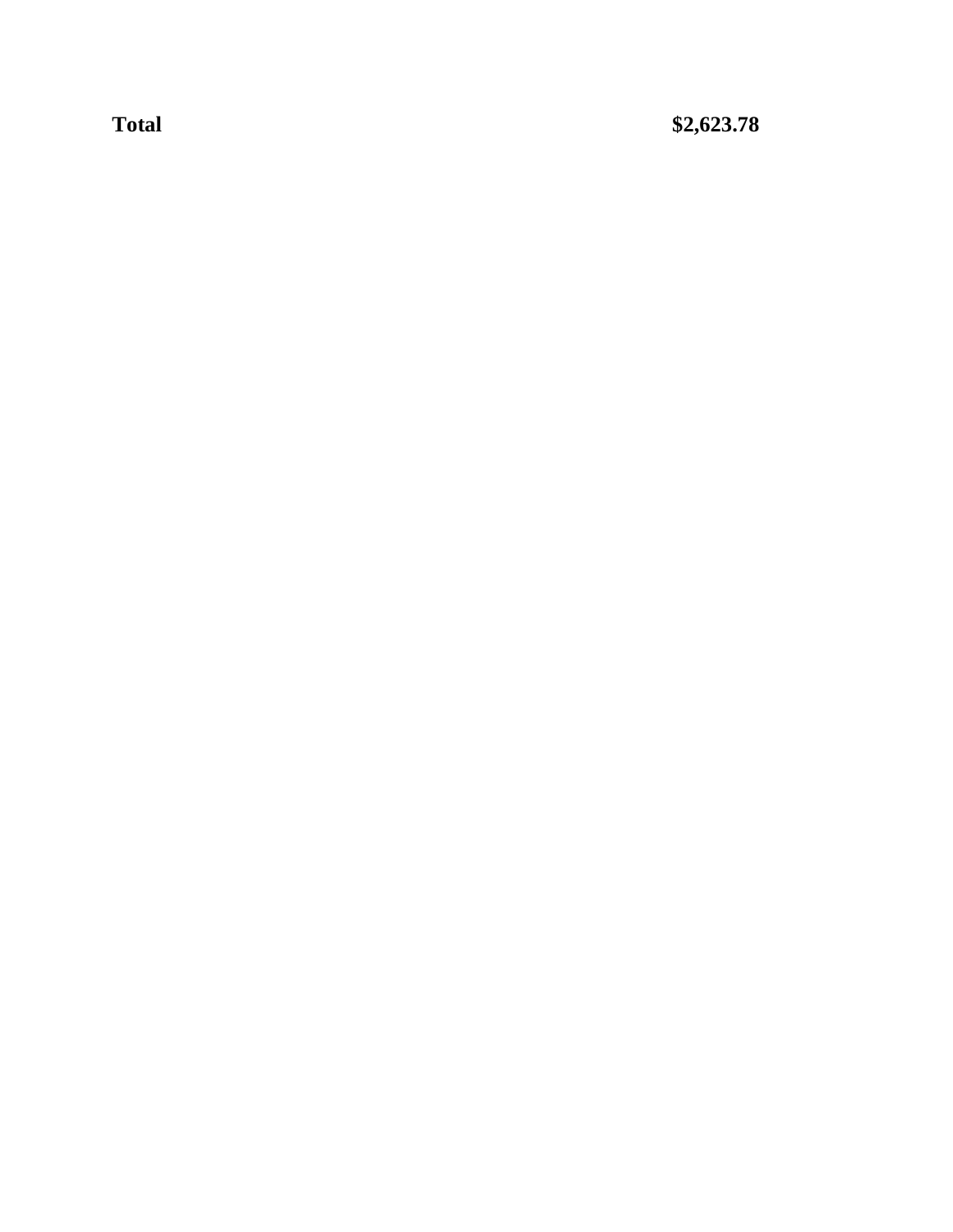# **Report of Monthly Expenses – October 2011**

| <b>Personal Expenses</b> |  |
|--------------------------|--|
|--------------------------|--|

| <b>State Paid Car Lease</b>                     | \$0.00     |
|-------------------------------------------------|------------|
| Car from State Fleet                            | \$0.00     |
| <b>Reimbursement for Personal Mileage:</b>      |            |
| To and From Harrisburg                          | \$0.00     |
| To and From Area Outside Harrisburg:            | \$356.87   |
| <b>Reimbursement for Meals:</b>                 |            |
| For Attending House Session in Harrisburg       | \$0.00     |
| For Attending Meeting Outside Harrisburg Region | \$0.00     |
| <b>Total</b>                                    | \$356.87   |
| <b>District Office Operating Expenses</b>       |            |
| Office Lease for Susquehanna Township Office    | \$1,328.00 |
| Office Lease for Elizabethville Office          | \$650.00   |

| Office Lease for Elizabethville Office                        | \$650.00 |
|---------------------------------------------------------------|----------|
| Office Furniture and Equipment Lease                          | \$0.00   |
| Utilities for Susquehanna Township and Elizabethville Offices | \$89.15  |
| <b>Office Supplies</b>                                        | \$24.46  |
| <b>Janitorial Cleaning Services</b>                           | \$0.00   |
| Postage                                                       | \$0.00   |
| Publications/Subscriptions (yearly subscription)              | \$0.00   |
| Condolence, Congrats, etc.                                    | \$0.00   |
| <b>Outreach for Meeting</b>                                   | \$0.00   |
| <b>Constituent Outreach</b>                                   | \$0.00   |
| Printing (Senior Expo ads)                                    | \$137.00 |
| Tolls and Parking                                             | \$0.00   |
| <b>Staff Mileage</b>                                          | \$56.61  |
|                                                               |          |

### **Total \$2,285.02**

| <b>Harrisburg Operating Expenses</b> |  |  |
|--------------------------------------|--|--|
|--------------------------------------|--|--|

| Meal Expense                   | \$27.50  |
|--------------------------------|----------|
| <b>Cell Phone Airtime</b>      | \$204.47 |
| <b>Bulk Mail</b>               | \$147.80 |
| Flags                          | \$0.00   |
| Postage                        | \$36.70  |
| <b>Office Supplies</b>         | \$0.00   |
| Publications                   | \$62.00  |
| Professional Dues (yearly fee) | \$0.00   |
| Plaques, etc.                  | \$0.00   |
| Parking                        | \$0.00   |
| Congratulations (Flowers)      | \$63.60  |
|                                |          |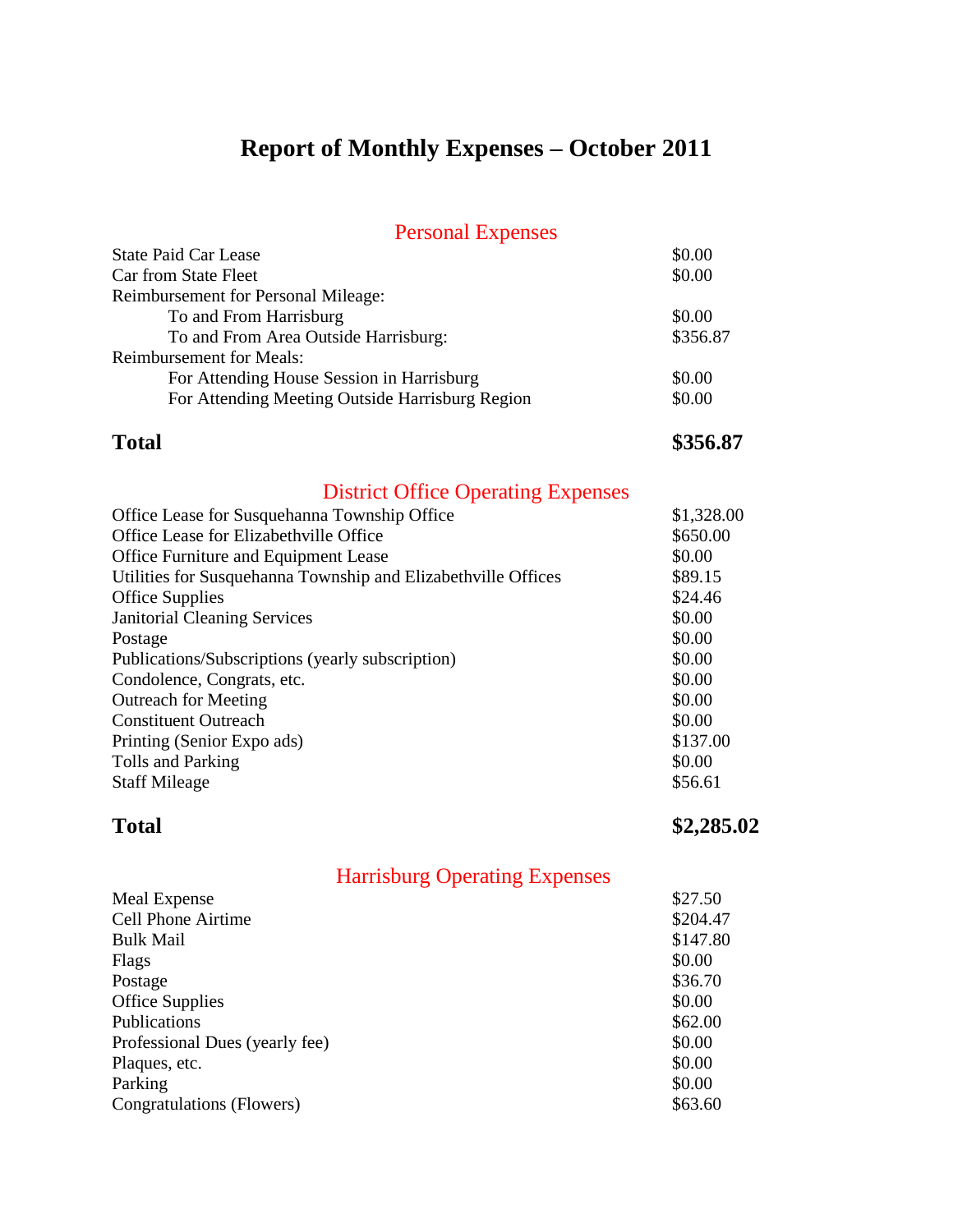| Communications Services (Radio Ads for Senior Expos) | \$574.90 |
|------------------------------------------------------|----------|
| Site Rental (Senior Expo)                            | \$477.25 |
| Refreshments (Senior Expo)                           | \$911.89 |

### **Total** \$2,506.11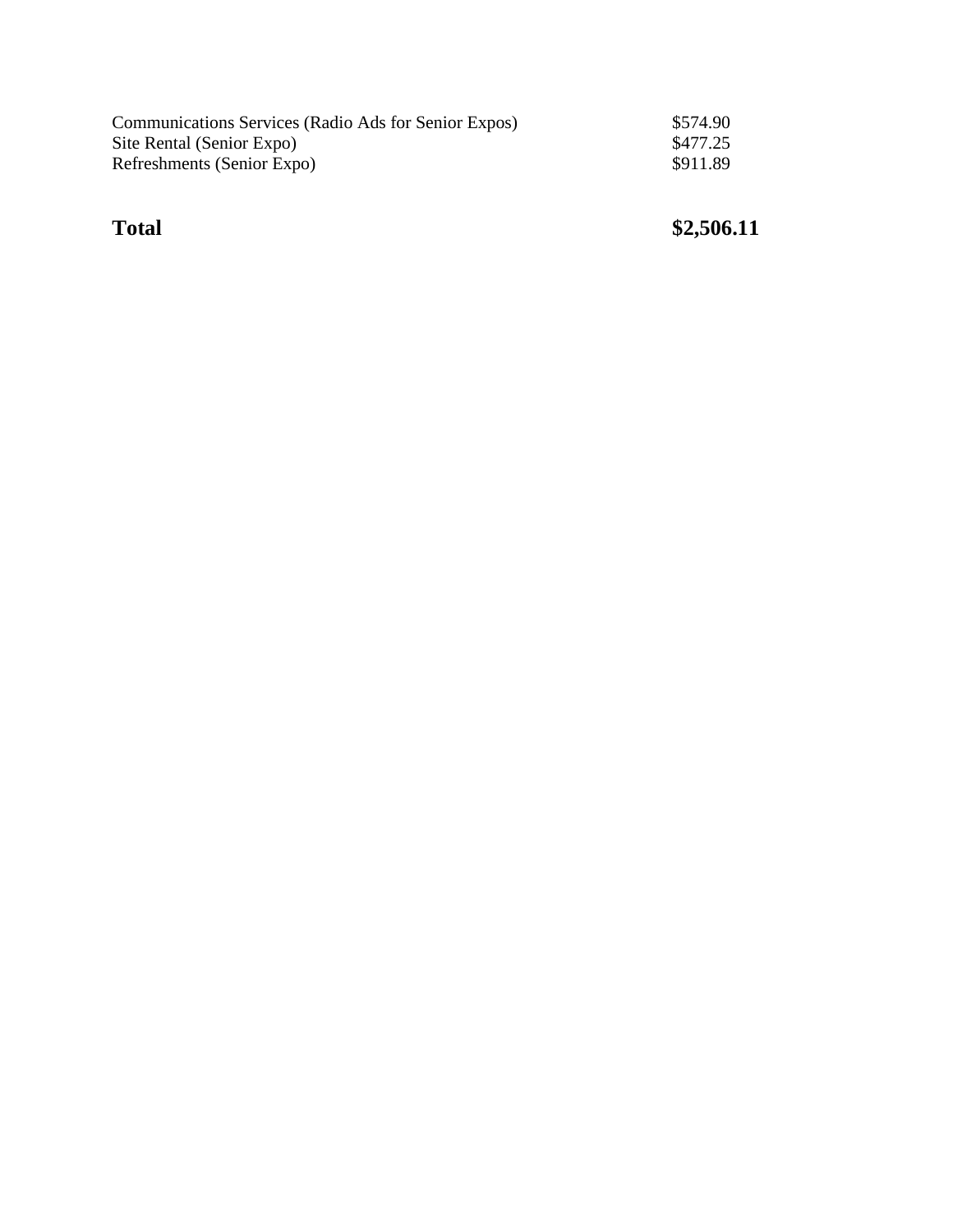# **Report of Monthly Expenses – November 2011**

### Personal Expenses

| <b>State Paid Car Lease</b>                     | \$0.00 |
|-------------------------------------------------|--------|
| Car from State Fleet                            | \$0.00 |
| <b>Reimbursement for Personal Mileage:</b>      |        |
| To and From Harrisburg                          | \$0.00 |
| To and From Area Outside Harrisburg:            | \$0.00 |
| <b>Reimbursement for Meals:</b>                 |        |
| For Attending House Session in Harrisburg       | \$0.00 |
| For Attending Meeting Outside Harrisburg Region | \$0.00 |
|                                                 |        |

### **Total \$0.00**

### District Office Operating Expenses

| Office Lease for Susquehanna Township and Elizabethville Offices | 2,003.00 |
|------------------------------------------------------------------|----------|
| Office Furniture and Equipment Lease                             | \$0.00   |
| Utilities for Susquehanna Township and Elizabethville Offices    | \$79.58  |
| <b>Office Supplies</b>                                           | \$10.60  |
| <b>Janitorial Cleaning Services</b>                              | \$60.00  |
| Postage                                                          | \$0.00   |
| Publications/Subscriptions                                       | \$0.00   |
| Condolence, Congrats, etc.                                       | \$0.00   |
| <b>Outreach for Meeting</b>                                      | \$0.00   |
| <b>Constituent Outreach</b>                                      | \$0.00   |
| Printing                                                         | \$0.00   |
| Tolls and Parking                                                | \$0.00   |
| <b>Staff Mileage</b>                                             | \$56.05  |

**Total \$2,209.23**

|                                | <b>Harrisburg Operating Expenses</b> |
|--------------------------------|--------------------------------------|
| Meal Expense                   | \$0.00                               |
| <b>Cell Phone Airtime</b>      | \$0.00                               |
| <b>Bulk Mail</b>               | \$132.67                             |
| Flags                          | \$0.00                               |
| Postage                        | \$41.34                              |
| <b>Office Supplies</b>         | \$0.00                               |
| Publications                   | \$175.50                             |
| <b>Professional Dues</b>       | \$0.00                               |
| Plaques, etc.                  | \$0.00                               |
| Parking                        | \$0.00                               |
| Congratulations                | \$0.00                               |
| <b>Communications Services</b> | \$0.00                               |
| <b>Site Rental</b>             | \$0.00                               |
| Refreshments                   | \$619.05                             |